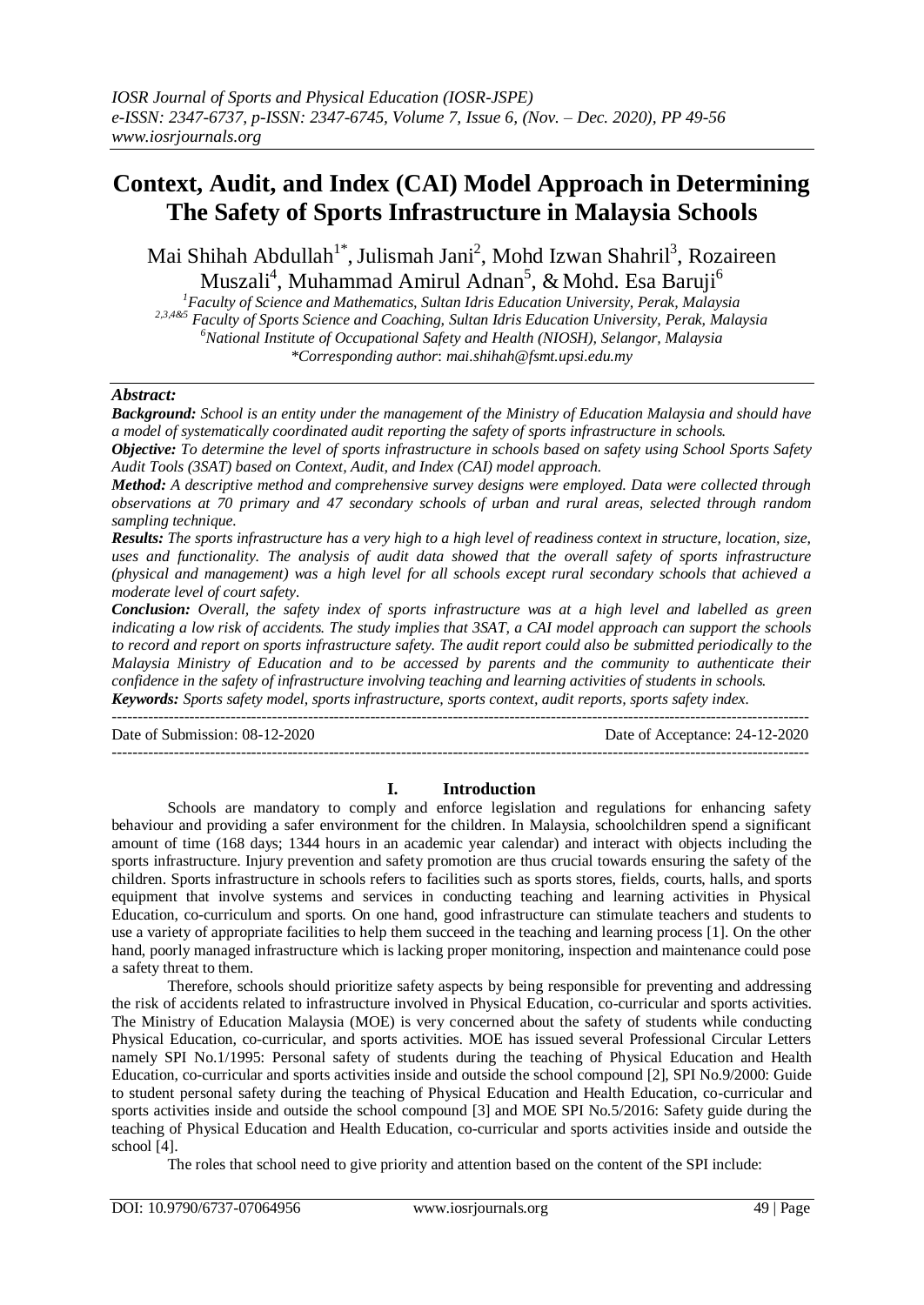- a. Conduct Physical Education, co-curriculum or sports program activities based on a plan that has been set based on the correct processes and procedures.
- b. Identify Physical Education, co-curriculum or sports program activities that are appropriate and capable of the physical and fitness level of students.
- c. Inspect the sports areas and equipment before Physical Education, co-curriculum or sports program activities are implemented and during the implementation.
- d. Provide understanding and awareness to students about the importance of personal safety while attending Physical Education, co-curriculum or sports program activities.
- e. Ensure that students have fully dressed in sports attire (according to school rules) during Physical Education, co-curriculum or sports program activities.
- f. Inform parents or guardians about Physical Education, co-curriculum or sports program activities by obtaining a letter of permission from them.
- g. Observe and monitor the movement of students during the implementation of Physical Education, cocurriculum or sports program activities.
- h. Ensure that the students comply with safety instructions while attending Physical Education, cocurriculum or sports program activities.

The roles imply that the school is not only responsible in the event of an accident, but also responsible for preventing accidents. In this regard, the school also plays a role in providing safe and conducive infrastructure for the teaching and learning process. In 2002, MOE submitted a Safe School Policy to increase the understanding and appreciation of school community that safety should be made the main agenda in all aspects of education [5]. Therefore, the management and school leaders are responsible for monitoring and inspecting infrastructure to control and reduce the possibility of accidents among students.

## **II. Problem Statement**

News of accident incidents occurring in the school compound is often an issue and spread through the mass media. Among them, an accident related to health complications that occurred in April 2010 in which a transition class male student died due to heart complications while participating in his school's annual sports event in Bukit Mertajam [6]. The incident also happened at a primary school in Merapoh when a Year Six male student died due to high blood pressure and heart problems while participating in an athletics tournament in 2015 [7]. In April 2016, Malaysians were informed of an accident involving a Year One school student who died because he was believed to have been bitten by a snake while playing with friends at the school compound [8]and followed by several other incidents. Similarly, there is a news of the accident incident of a student died as a result of being hit by the goal post while playing ball in the school area [9]. In 2019, a Form Four student collapsed and lost consciousness while participating in a running event during the annual sports day, and died a few minutes after arriving at the hospital[10].

Recently, there is news about a 16-year-old student who died after joining cross-country training at school [11]. Subsequently, a Form Four student who was injured in the left eye due to being stabbed by an arrow accidentally released by his friend while undergoing archery training at the school field [12]. According to the witnesses, during the incident, there were no monitoring from the teachers and the involved students had taken archery equipment at the store on their own to perform archery training to represent the district in the State Schools Sports Council level competition. The accident incident has received unpleasant reactions, especially on the part of parents whose children are still in school because it is terrified that such incidents could happen to their children. The Ministry of Education Malaysia is informed of the incident and asked the school administration to make an audit report on the state of infrastructure from safety aspects [13].

The safety aspects of infrastructure need to be given serious attention by the school, especially when conducting Physical Education, co-curriculum and sports program activities. Every teacher involved in such activities or programs must take safety measures by taking into account the guidelines and instructions in the Professional Circular Letter of the Ministry of Education Malaysia related to the safety of students in schools. Teachers also need to ensure that students follow the instructions and guidelines in the use and management of sports equipment.

Previous studies by Abdullah et al. [14] found that the quality of administrative management on sports safety in primary and secondary schools of urban and rural areas was at an excellent level. Similarly, the compliance of teachers' practices to sports safety in primary and secondary schools of urban and rural areas was at a very high level. There was no significant difference in the quality of administrative management and compliance of teachers' practices on sports safety in primary and secondary schools between urban and rural areas. There was a very strong and significant relationship between the quality of administrative management with the compliance of teachers' practices on sports safety in primary and secondary schools of urban and rural areas. The implication of the study provides input and indicators that good management and compliance of practices in sports activities are guaranteed when schools give attention and take action on sports safety issues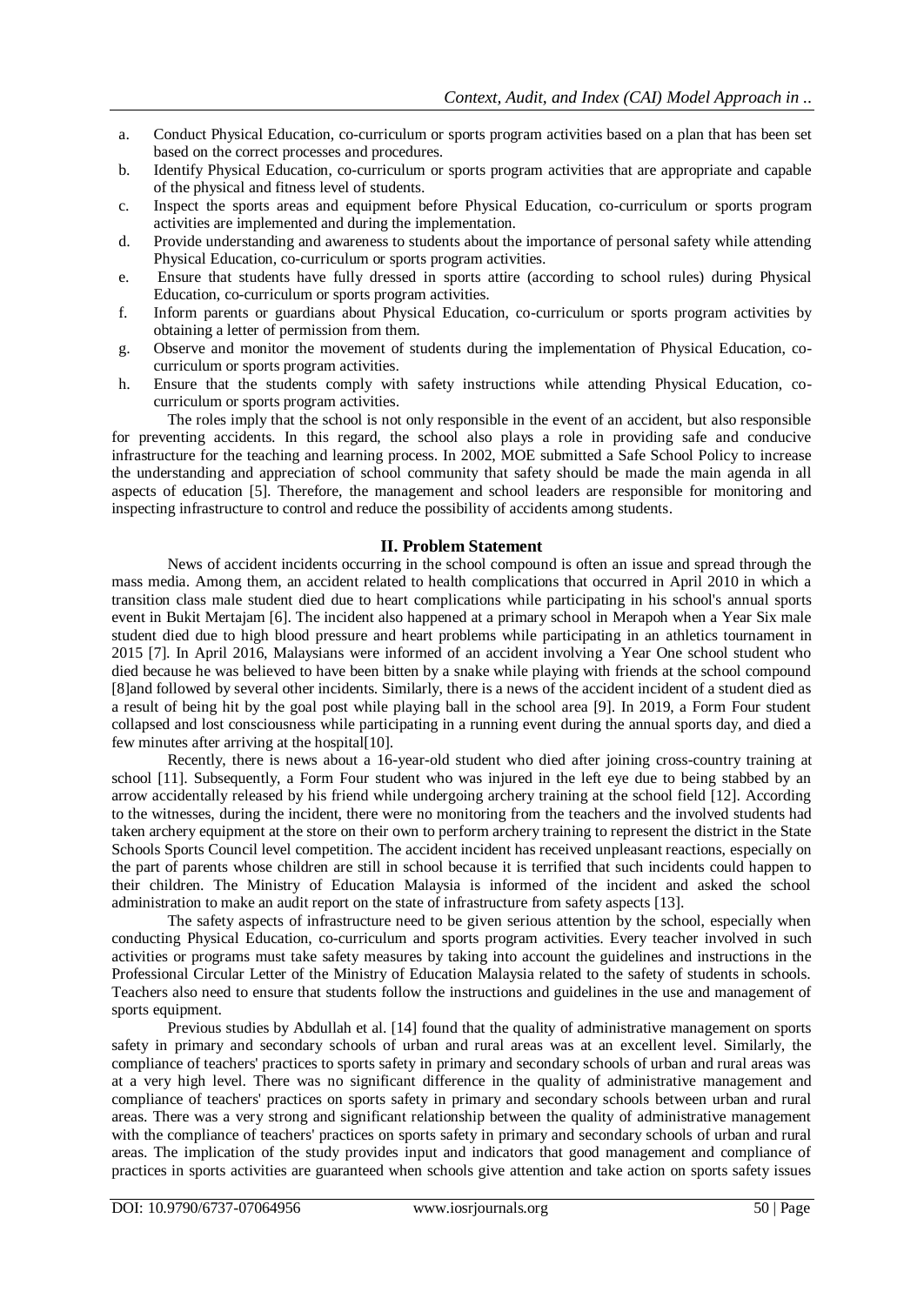based on Professional Circular Letters, Safe School Policy, and Hygiene, Health and Safety programs according to standard operating procedures.

The findings of their study illustrated that the quality of administrative management and teacher practice on sports safety was very good and ranked as high. Preferably the school should always monitor to ensure the safety of infrastructure that is at risk of student accidents, especially in Physical Education, cocurriculum, and sports activities. Schools need to have specific and standard measuring instruments in conducting inspections or audits and monitoring to determine the level of safety so that the risk of accidents can be prevented and controlled. Referring to the letter released and under the supervision of Johor Bahru District Education Office the school was instructed to make a safety audit report on the state of infrastructure, namely school sports facilities and equipment [15]. Accordingly, the Chairman of the National Institute of Occupational Safety and Health (NIOSH) has recommended that all schools conduct safety audits at least once every two years to identify any weaknesses to improve for accident prevention [16]. The President of the National Parent Teacher Association (PTA) Consensus Council also reminded the school to take action to improve the infrastructure from time to time and to have safety records and weekly and annual reports periodically [17].

School is an entity under the management of the Ministry of Education Malaysia and should have a system of a systematically coordinated audit to report the safety of sports infrastructure in schools. However, it is found that schools do not have a safety report model with standard or specific measuring tools or instruments to conduct safety audits. Consequently, to provide input and indicators to identify the safety level and accident risk on the state of sports infrastructure in schools. Similar audit tools have been developed such as Physical Activity Campus Environmental Support [18], MAPS Global [19], and TCOPPE School Environmental Audit Tool [20], but none for assessing sports infrastructures. Hence, an audit tool using the Context, Audit, and Index model approach by Jani et al. [21] was developed. The model is an evaluation instrument that provides input from the aspects of context, audit and index to identify the level of safety of sports infrastructure in schools. Hence, the purpose of this study was to implement CAI model approach in determining the safety of sports infrastructure in schools. The audit report can be periodically tabled to the Ministry of Education Malaysia. The audit report can also be accessed by parents and the community to authenticate their confidence in the safety of infrastructure involving teaching and learning activities of students in schools.

# **III. Objectives**

The objectives of this study are as follows:

- a. To analyse the context level on the aspect of sports infrastructure readiness in urban and rural primary and secondary schools.
- b. To audit the safety level of sports infrastructure in urban and rural primary and secondary schools.
- To determine the safety index of sports infrastructure in urban and rural primary and secondary schools.

## **IV. Methodology**

The study was a descriptive design, involving both comprehensive survey and observation methods. The survey method was administered using structured questions. The observation was guided by a checklist containing evaluation rubric items based on Context, Audit, and Index (CAI) approach model [21]. The study samples were randomly selected among primary and secondary schools. The researchers chose the urban study site at Bangsar/Pudu zone in the Federal Territory of Kuala Lumpur while the rural site was set in the districts of Batang Padang and Mualim, Perak. The selection was based on procurement to balance the number of sample sizes as well as the diversity of infrastructure environment in terms of urban and rural locations. The total number of primary schools was 70 (26 in urban and 44 in rural) while the secondary schools was 47 (34 in urban and 13 in rural).

3SAT, the research instrument is a school's sports safety audit tool developed by Jani et al. (2020) with an excellent level of validity was administered in this study. 3SAT contains structured questions on the context and audit of school infrastructure based on 1 to 5 scale evaluation rubrics on the safety of Sports Stores/Sports Management Rooms, Fields, Open Courts, Roofed Open Halls, and Indoor Halls. Data obtained from the questionnaire and audit process were analysed descriptively to identify the safety index of sports infrastructure in the schools. The expert panel's agreement on the validity of the SSAT was 91.70%. The reliability in measuring safety in Sports Stores/Sports Management Rooms ( $\alpha$  = .863), Field ( $\alpha$  = .842), Open Courts ( $\alpha$  = .816), Roofed Open Halls ( $\alpha$  = .738), and Indoor Halls ( $\alpha$  = .647) was ranked as good and consistent.

The process of data collection based on the CAI model starts by analysing the context level on the aspect of sports infrastructure readiness in schools. The readiness aspect contains structured questions about the structure, location, size, use and functionality of the infrastructure. The context level based on a scale of values 1 to 5 was transformed into percentage values. Next, the researchers conducted a sports infrastructure safety audit involving physical safety and management aspects through observation method based on evaluation rubrics 1 to 5 was transformed into percentage values. Data obtained from context and audit processes were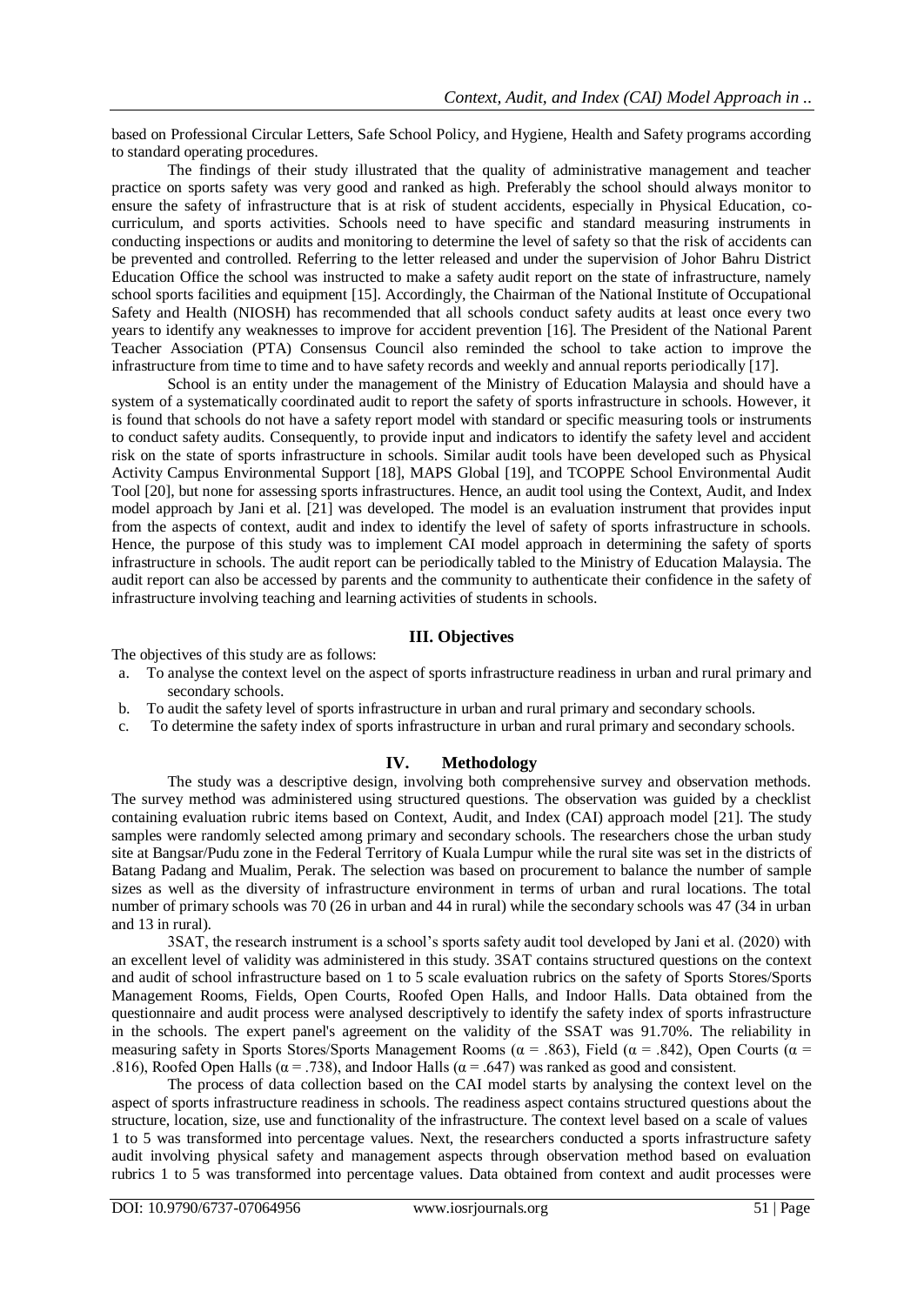analysed statistically descriptively to determine the safety index of sports infrastructure in schools. The sports infrastructure safety index was determined based on the evaluation percentage adjusted to the level of infrastructure safety to determine the safety indicators labelled with colour. The sports infrastructure safety index is presented in Table 1.

| <b>Table to T</b> Sports infrastructure safety flues in Schools |              |                                    |        |  |  |
|-----------------------------------------------------------------|--------------|------------------------------------|--------|--|--|
| <b>Evaluation Percentage</b>                                    | Safety Level | Safety Indicator                   | Colour |  |  |
| $80.1 - 100$                                                    | Very High    | The risk of accidents is very low  | Blue   |  |  |
| $60.1 - 80$                                                     | High         | The risk of accidents is low       | Green  |  |  |
| $40.1 - 60$                                                     | Moderate     | The risk of accidents is moderate  | Yellow |  |  |
| $20.1 - 40$                                                     | Low          | The risk of accidents is high      | Orange |  |  |
| $1 - 20$                                                        | Very Low     | The risk of accidents is very high | Red    |  |  |
|                                                                 |              | Jani et al. [21]                   |        |  |  |

|  |  | Table no 1 Sports Infrastructure Safety Index in Schools |  |  |  |  |
|--|--|----------------------------------------------------------|--|--|--|--|
|--|--|----------------------------------------------------------|--|--|--|--|

## **V. Results and Discussion**

In this section, the researchers report the findings of the study descriptively for the context level in terms of sports infrastructure readiness in urban and rural primary and secondary schools. Next, the researchers provide an evaluation of the audit results on the level of physical and management safety of sports infrastructure in urban and rural primary and secondary schools. Then the safety index of sports infrastructure in both urban and rural primary and secondary schools was determined.

#### **Analysis of Sports Infrastructure Context in Urban and Rural Primary and Secondary Schools**

The sports infrastructure were Sports Stores/Sports Management Rooms, Fields, Open Courts, Roofed Open Halls and Indoor Halls. The aspect of context contains readiness information i.e. structure, location, size, use and functionality of the infrastructure. The level of context of sports infrastructure readiness in urban and rural primary and secondary schools as depicted in Table 2.



**Table no 2** Level of the context of sports infrastructure readiness in urban and rural primary and secondary

*Note.* The readiness context contains aspects of structure, location, size, use, and functionality of infrastructure for sports stores, fields, courts, roofed open-halls and indoor-halls in urban and rural primary and secondary schools.

Overall, the context of sports infrastructure readiness for urban and rural primary and secondary schools was at high and very high levels. The context of infrastructure readiness which was at a very high level includes sports stores, fields and roofed open hall. The very high level in the context of sports stores readiness was achieved by urban primary schools (80.8%), urban secondary schools (82.3%) and rural areas (81.5%). The very high level of field readiness context was achieved by urban (88.0%) and rural (83.9%) primary schools. Both urban (82.0%) and rural (90.0%) secondary schools achieved a very high level of context for the readiness of roofed open-halls. Meanwhile, all schools achieved a high level with a value range between 71.1% to 78.6% in the context of readiness for courts and indoor-halls infrastructure.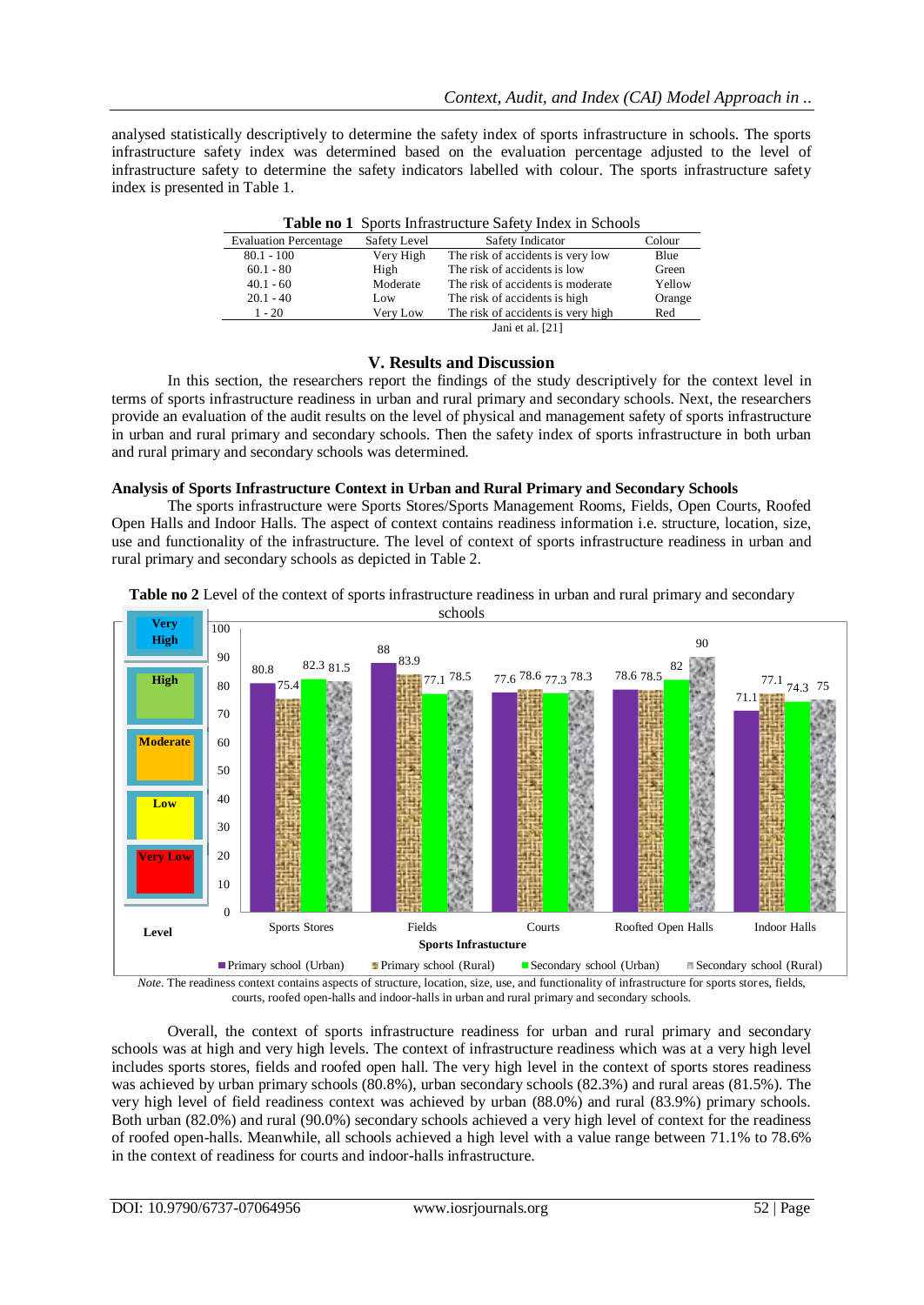The study also found that the sports infrastructure in the schools has a high level of readiness context and very high in terms of structure, location, size, use, and functionality. Based on observations, the structural aspects of the sports store were found to be sturdy, grilled and locked. On the field structure, 95% of the schools have dense, short grass and few thorny plants. All the schools have a cemented court structure and a covered open hall. The structure of the indoor hall is a compact concrete building with either parquet or cement floor with no protuberant crack. **I**n terms of location, all sports infrastructure is within the school compound, close to sports activities venues with an easy and safe route. In terms of size, 80% of the schools have a sports store which has medium to large space that is between 9 x 9 meters (almost half the size of the classroom). All the schools have a medium to a large field of approximately 100 meters x 200 meters that can accommodate a 200 meter athletic race track. All the schools have the court size for a volleyball or basketball game. The same goes for the size of the roofed open-hall that can accommodate a volleyball or basketball court. The size of the indoor-hall in the schools could mostly accommodate two badminton or "sepak takraw" (kick volleyball, a native traditional game in South-East Asia countries) courts.

The sports infrastructures in all schools are used for Physical Education classes and co-curricular activities. They are also used for sports competitions, sports training and other related sports activities. Infrastructure such as sports stores, fields, and courts function every day (five times a week) during the school session. The roofed open-halls and indoor-halls function two or three times a week during school sessions. 98% of the schools surveyed do not share fields and courts with outside organizations. Information on the readiness context of sports infrastructure in the schools has given the impression that the schools have provided well and safe infrastructure for the use of students. The schools' action on the matter complies with the Occupational Safety and Health Act 1994 (Act 514) in Part IV, Section 15(2) in subsection e) [22]. The subsection requires employers to provide and maintain a work environment such as physical buildings and structures in good condition and provide facilities such as safe teaching and learning areas and spaces.

## **The Safety Audit of Sports Infrastructure in Urban and Rural Primary and Secondary Schools**

The audited sports infrastructure refers to both physical and management safety. The physical safety of the sports infrastructure is audited based on environmental, control, and information aspects. Meanwhile, sports infrastructure management safety is audited based on the aspect of maintenance and record management. As a result of the audit data analysis, the overall sports infrastructure safety was found at a high level for all the schools. Only rural secondary schools achieved a moderate level (57.5%) for court safety (Table 3).

|                          | $\mathcal{L}$        |        |          |            |              |  |
|--------------------------|----------------------|--------|----------|------------|--------------|--|
| School Types             | <b>Sports Stores</b> | Fields | Courts   | Open-Halls | Indoor-Halls |  |
| Primary School (Urban)   | 77.7                 | 72.5   | 68.4     | 75.7       | 75.6         |  |
| Level                    | High                 | High   | High     | High       | High         |  |
| Primary School (Rural)   | 74.5                 | 72.2   | 63.6     | 68.5       | 68.5         |  |
| Level                    | High                 | High   | High     | High       | High         |  |
| Secondary School (Urban) | 74.7                 | 68.2   | 68.3     | 73         | 70           |  |
| Level                    | High                 | High   | High     | High       | High         |  |
| Secondary School (Rural) | 74.6                 | 72.3   | 57.5     | 65         | 77.5         |  |
| Level                    | High                 | High   | Moderate | High       | High         |  |

**Table no 3** Percentage and level of sports infrastructure safety in urban and rural primary and secondary schools Sports Infrastructure Safety (%)

Table 4 depicts in detail the level of sports infrastructure safety from the physical and management aspects in urban and rural primary and secondary schools. The percentage of physical safety audits was at a higher level than the management of sports stores, fields, courts, roofed open halls and indoor halls in urban and rural primary and secondary schools. All the schools have achieved very high and high levels of physical safety compared to management. The rural primary and secondary schools have reached a moderate level for the management safety of court and roofed open hall. Rural secondary schools achieved the highest percentage for the physical safety of sports stores (84.6%) and fields (76.9%) compared to other schools. Urban primary schools achieved the highest percentage of indoor-hall physical safety (88.9%) and rural primary schools achieved the highest percentage (81.5%) for roofed open-hall physical safety. For the physical safety of the court, the urban primary and secondary schools performed better (76.0%) compared to the rural primary and secondary schools. Based on the percentage of physical safety achievements of sports infrastructure, it is exemplified that the schools have taken responsibility in caring for the environment, making controls and providing information for sports infrastructure to the best of their ability. The management infrastructure safety audit was evaluated from the aspects of maintenance and management of records on sports stores, fields, courts, roofed open-halls, and indoor-halls in both urban and rural primary and secondary schools.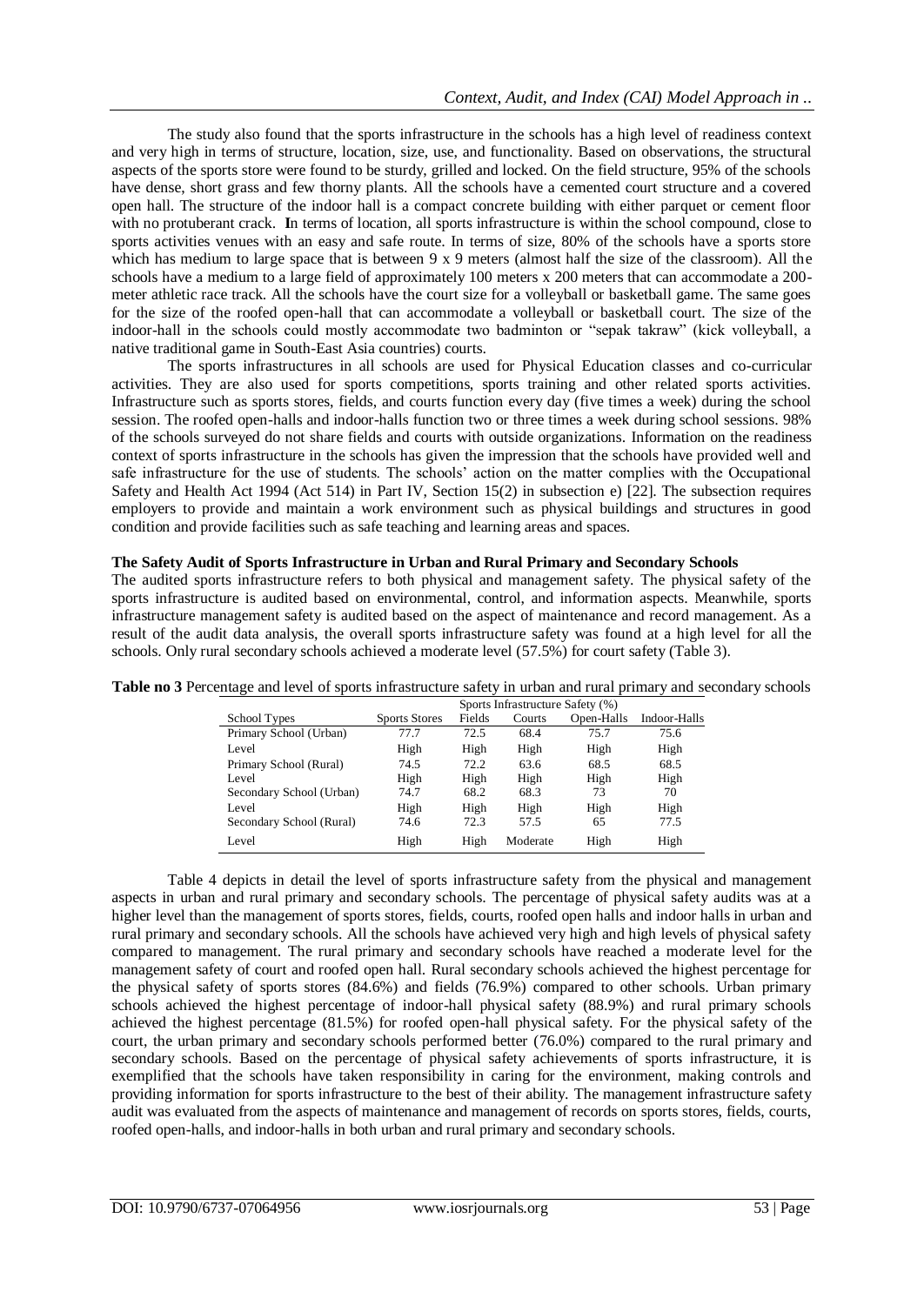

**Table no 4** Audit of the level of physical and management safety of sports infrastructure in urban and rural primary and secondary schools

*Note*. The physical infrastructure safety audit was evaluated based on environmental, control and information aspects.

As the example of audit for the environmental safety aspect in sports stores, the school has arranged the equipment neatly, according to the category/type of sport and labelled correctly. The physical floor of the sports store was dry, clean and not cracked. The sports store has good ventilation flow system and does not stink. The audited sports store obtains sufficient lighting from lights, windows, doors with bright wall colour textures. The temperature in the sports store is not hot because it has a functioning fan, ample space and suitable roof height. From the control aspect, the school has ensured that the doors and windows are grilled and locked. The movement path inside the store is comfortable, i.e. no equipment prevents the movement path in and out. The electrical wiring is in order and good condition. First aid kits containing a complete set of essential medicines are provided and easily accessible. The school also provided complete information such as displaying updated general safety statements, providing safety policies/rules for conducting sports activities and Physical Education following the proper guidelines. A comprehensive guide to the use of equipment was displayed and labelled completely. The sports store equipped with an easy-to-see emergency route chart/plan to clearly show route exit directions.

The example of audit for the environmental safety aspect of the fields, courts, roofed open halls and indoor halls are almost the same in terms of the position of available equipment, space/size, floor surface and drainage system. Overall, the school has arranged the available sports equipment such as football goal posts, netball, volleyball and basketball in the correct position according to the game. The school has positioned the courts so that they do not face the sunrise, sunset or the glare of the lights. In terms of space/size of sports activities, it is found that it can accommodate a large number of students, namely three or four classes at a time for Physical Education or sports activities. The audited sports infrastructure has flat floor/field surface and does not bulge due to the drainage system to enable smooth flow water into the drain. The distance of the drain from the sports activity area is sufficient, exceeding 1 meter and covered with iron strips. The surroundings of the infrastructure studied were clean and away from the bush.

The management safety aspect audited was about the maintenance and management of sports infrastructure records. The achievement of audit results for the management safety aspects of the schools was at a high and moderate level. As a result of the total percentage of audited management aspects for all sports infrastructure, it was found that urban primary schools achieved the highest level (68.5%), followed by urban secondary schools (65.5%), rural secondary schools (63.5%), and rural primary schools (62.5%). Entirely the schools have a high level of sports stores safety management. The schools had made maintenance such as repairing damage to sports equipment, hygiene of sports equipment and insect control. The school also kept the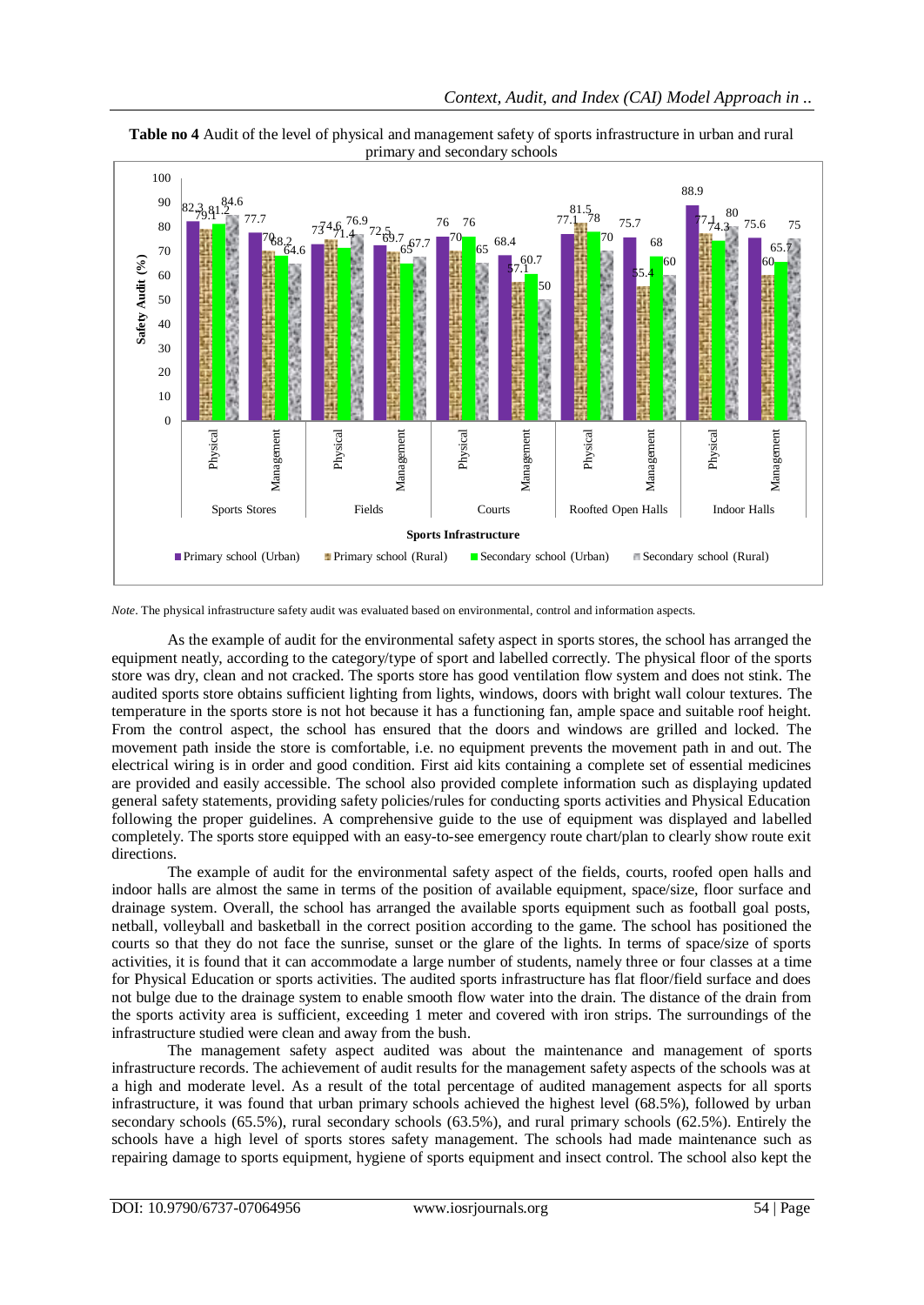records such as the receipt of new sports equipment, stock checking, borrowing records, maintenance, disposal and loss of sports equipment.

Rural primary schools achieved a moderate level in court safety management, roofed open halls and indoor halls. Rural secondary schools scored a moderate level of safety management of courts and roofed openhalls. Based on the rubric value, the maintenance of sports equipment was not done on schedule and the frequency was uncertain. The school has provided report documents but not updated.

Analysis of the physical safety audit data and sports infrastructure management demonstrated that schools are very concerned about the safety aspects of sports infrastructure in their schools. The schools have managed the safety climate in sports based on the Professional Circular Letter and Safe School Policy.

## **Sports Infrastructure Safety Index in Urban and Rural Primary and Secondary Schools**

Safety index data is determined based on mean readiness context and infrastructure safety audits. Sports infrastructure safety index is calculated based on the percentage of evaluation adjusted to the safety level to determine the colour-adjusted safety indicators. The safety index of sports infrastructure in urban and rural primary and secondary schools is described in Table 5. The sports infrastructure safety index in the schools was at a high level. The index provides an indicator that all sports infrastructure has a low risk of accidents and is labelled as green. The results of this study illustrated that both urban and rural primary and secondary schools have provided a safe and conducive infrastructure for the teaching and learning process. Good sports infrastructure stimulates teachers to use various appropriate facilities to help them succeed in the teaching and learning process in Physical Education, co-curriculum and sports activities.

**Table no 5** Sports infrastructure safety index in primary and secondary schools

| School Types            | Sports Infrastructure Safety Index (%) |        |       |       |                               |
|-------------------------|----------------------------------------|--------|-------|-------|-------------------------------|
|                         | <b>Sports Stores</b>                   | Fields |       |       | Courts Open HallsIndoor Halls |
| Primary School (N=70)   |                                        |        |       |       |                               |
| Mean Safety Index       | 77.1                                   | 79.1   | 72.O  | 75.3  | 73.1                          |
| Secondary School (N=47) |                                        |        |       |       |                               |
| Mean Safety Index       | 78.2                                   | 74.0   | 70.3  | 77.5  | 74.1                          |
| Safety Level            | High                                   | High   | High  | High  | High                          |
| Safety Indicator        | Safe                                   | Safe   | Safe  | Safe  | Safe                          |
| Color Zone              | Green                                  | Green  | Green | Green | Green                         |

*Note:* The safety index is the mean percentage of readiness context and sports infrastructure safety audit adjusted to the level to determine colour-adjusted safety indicators.

Therefore, the safety level of sports infrastructure can be determined through a standard 3 SAT CAI model evaluation tools to provide input of context, audit and index. The model is looked-for by schools so that systematically coordinated sports infrastructure safety audit report can be tabled to stakeholders such as the Ministry of Education Malaysia, the community and parents of school children.

# **VI. Conclusion**

Based on the descriptive analysis, the sports infrastructure in the schools has a very high level of readiness context in terms of structure, location, size, use, and functionality. Overall, the analysis of audit data displayed that safety (physical and management) of sports infrastructure was at a high level for all schools. Only rural secondary schools achieved moderate levels of court safety. All the schools have achieved very high and high levels of physical safety compared to management. All rural primary and secondary schools have reached a moderate level for the safety management of courts and roofed open-halls. Next, the safety index of sports infrastructure in the schools was at a high level. The index provides an indicator that all sports infrastructure has a low risk of accidents and are labelled in green. The 3SAT a CAI (Context, Audit, Index) model approach provides input from the aspects of context, audit, and index to identify the level of sports infrastructure safety in schools. Besides monitoring the safety of sports infrastructure in schools, it ultimately helps to hinder future accident from happening. The audit report could periodically be tabled to the Ministry of Education Malaysia and to be accessed by parents and the community to authenticate their confidence in the safety of infrastructure involving teaching and learning activities of students in schools.

# **Acknowledgement:**

This research is funded by the Fundamental Research Grant Scheme. The research code is 2019-0040- 107-02 (FRGS/1/2018/SSI09/UPSI/01/4) entitled CAI (Context, Audit, Index) Model Approach in Risk Management on Sports Safety in Schools. The researchers would like to thank the Research and Innovation Management Centre, Sultan Idris Education University for awarding this grant.